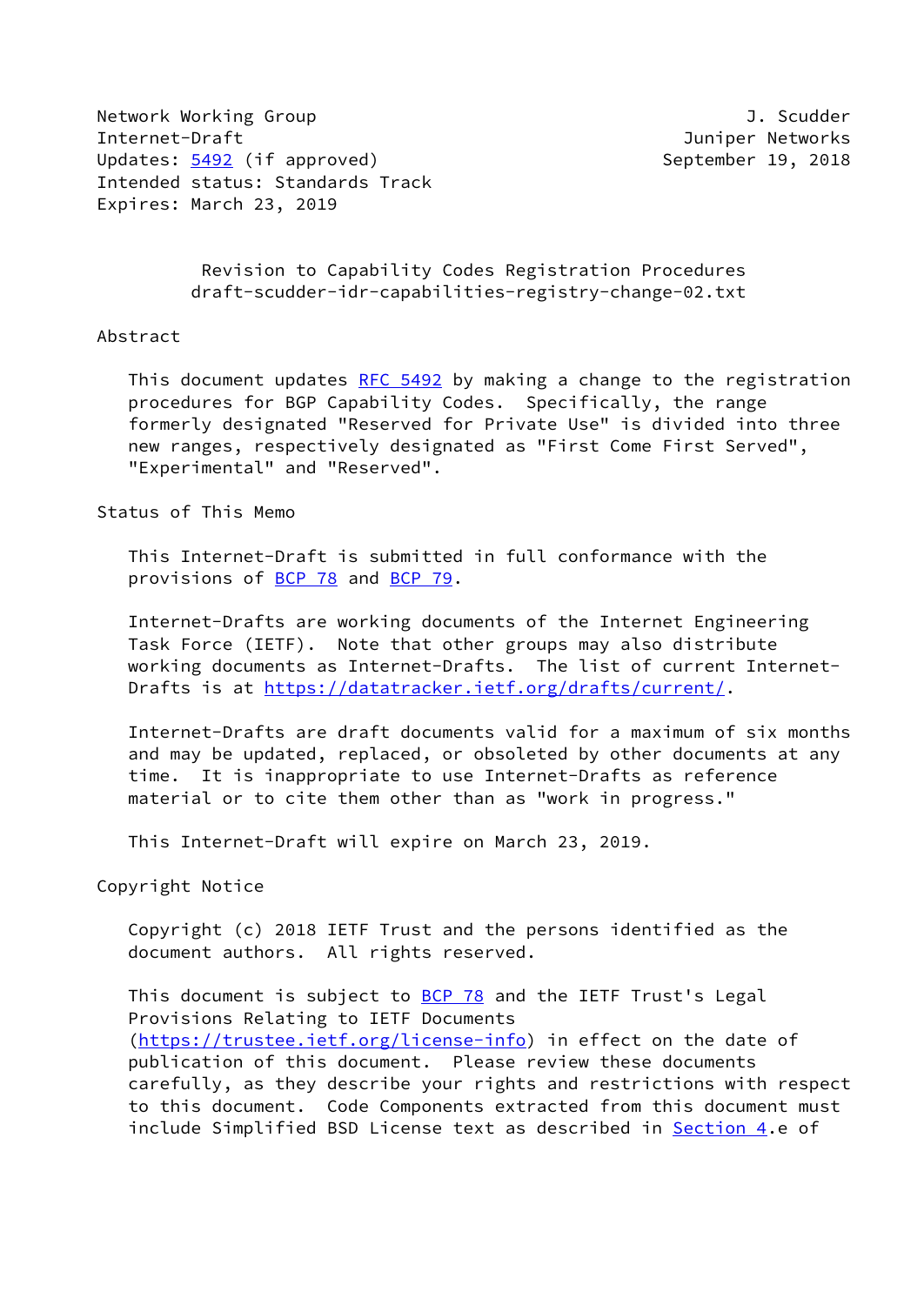<span id="page-1-1"></span>Internet-Draft Capability Codes Registration Procedures September 2018

 the Trust Legal Provisions and are provided without warranty as described in the Simplified BSD License.

Table of Contents

|  | 1. Introduction $\ldots \ldots \ldots \ldots \ldots \ldots \ldots \ldots \ldots$ |  |
|--|----------------------------------------------------------------------------------|--|
|  |                                                                                  |  |
|  |                                                                                  |  |
|  |                                                                                  |  |
|  |                                                                                  |  |
|  |                                                                                  |  |
|  | 6.1. Normative References 3                                                      |  |
|  | 6.2. Informative References 4                                                    |  |
|  |                                                                                  |  |

## <span id="page-1-0"></span>[1](#page-1-0). Introduction

 [RFC5492] designates the range of Capability Codes 128-255 as "Reserved for Private Use". Subsequent experience has shown this to be not only useless, but actively confusing to implementors. BGP Capability Codes do not meet the criteria for "Reserved for Private Use" described in [[RFC5226](https://datatracker.ietf.org/doc/pdf/rfc5226)] S. 4.1. An example of a legitimate "private use" code point might be a BGP community [[RFC1997](https://datatracker.ietf.org/doc/pdf/rfc1997)] value assigned for use within a given AS, but no analogous use of Capabilities exists.

 Accordingly, this document revises the registration procedures for the range 128-255, as follows, using the terminology defined in [\[RFC5226](https://datatracker.ietf.org/doc/pdf/rfc5226)]:

128-238: First Come First Served

239-254: Experimental Use

255: Reserved

 The procedures for the ranges 1-63 and 64-127 are unchanged, remaining "IETF Review" and "First Come First Served" respectively.

<span id="page-1-2"></span>[2](#page-1-2). Discussion

 The reason for providing an Experimental Use range is to preserve a range for use during early development. Although there are few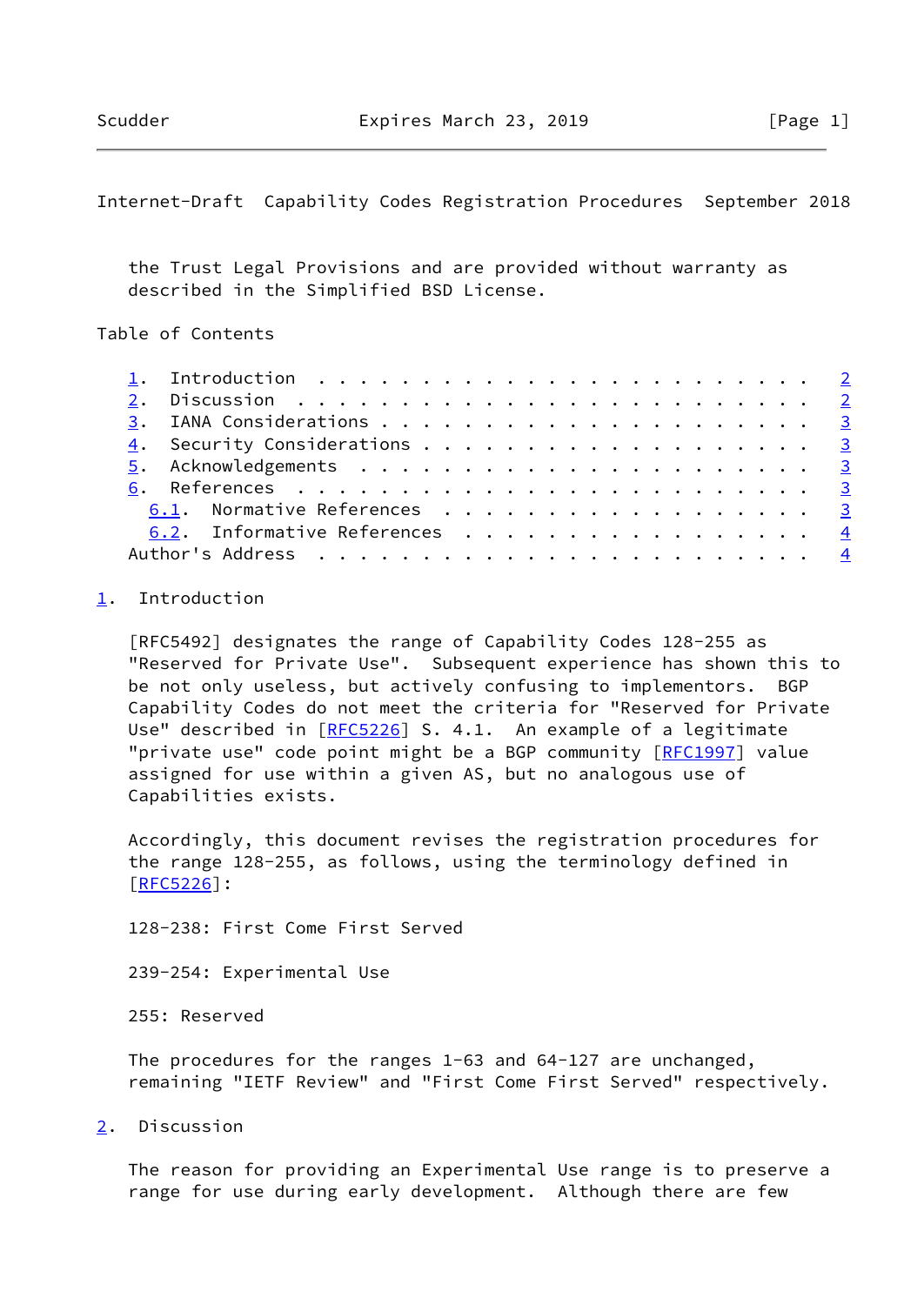practical differences between Experimental and Private Use, the change both makes it clear that code points from this space should not be used long-term or in shipping products, and reduces the consumption of the scarce Capability Code space expended for this purpose. Once classified as Experimental, it should be considered

Scudder **Expires March 23, 2019** [Page 2]

<span id="page-2-2"></span>Internet-Draft Capability Codes Registration Procedures September 2018

 difficult to reclassify the space for some other purpose in the future.

 The reason for reserving the maximum value is that it may be useful in the future if extension of the number space is needed.

We note that since the range 128-255 was formerly ungoverned, implementors may have chosen to use code points within that range prior to publication of this document. Although it is not possible to know what code points implementors may have used, experience suggests 128 is a likely value. For that reason, this document asks IANA to reserve that value, to minimize the risk of conflict with existing implementations.

 Finally, we invite implementors who have used values in the range 128-255 to contribute to this draft, so that the values can be included in the registry.

<span id="page-2-1"></span>[3](#page-2-1). IANA Considerations

 IANA is requested to revise the "Capability Codes" registry as described in [Section 1](#page-1-0). Since the range 128-238 is adjacent to the existing First Come First Served range, after this change the entire First Come First Served range will be 64-238.

IANA is requested to allocate value 128 as "Reserved".

<span id="page-2-0"></span>[4](#page-2-0). Security Considerations

 This revision to registration procedures does not change the underlying security issues inherent in the existing [\[RFC5492](https://datatracker.ietf.org/doc/pdf/rfc5492)] and  $[RFC4271]$  $[RFC4271]$ .

<span id="page-2-3"></span>[5](#page-2-3). Acknowledgements

Thanks to Alia Atlas, Bruno Decraene, Jeff Haas, Sue Hares and Thomas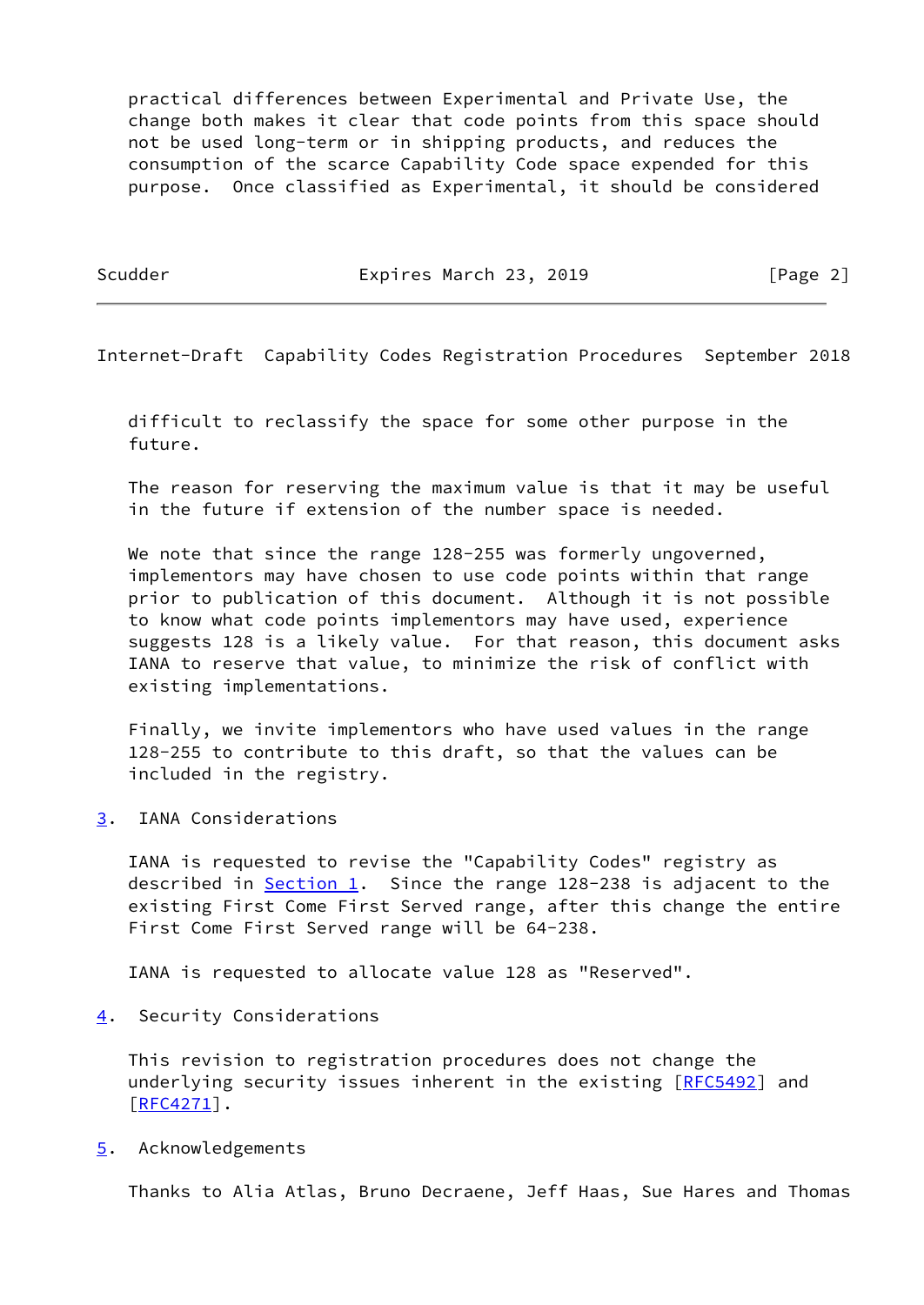Mangin for review and comments.

- <span id="page-3-0"></span>[6](#page-3-0). References
- <span id="page-3-1"></span>[6.1](#page-3-1). Normative References

 [RFC5226] Narten, T. and H. Alvestrand, "Guidelines for Writing an IANA Considerations Section in RFCs", [RFC 5226](https://datatracker.ietf.org/doc/pdf/rfc5226), DOI 10.17487/RFC5226, May 2008, <[https://www.rfc-editor.org/info/rfc5226>](https://www.rfc-editor.org/info/rfc5226).

## Scudder **Expires March 23, 2019** [Page 3]

<span id="page-3-3"></span>Internet-Draft Capability Codes Registration Procedures September 2018

- [RFC5492] Scudder, J. and R. Chandra, "Capabilities Advertisement with BGP-4", [RFC 5492](https://datatracker.ietf.org/doc/pdf/rfc5492), DOI 10.17487/RFC5492, February 2009, [<https://www.rfc-editor.org/info/rfc5492](https://www.rfc-editor.org/info/rfc5492)>.
- <span id="page-3-2"></span>[6.2](#page-3-2). Informative References
	- [RFC1997] Chandra, R., Traina, P., and T. Li, "BGP Communities Attribute", [RFC 1997,](https://datatracker.ietf.org/doc/pdf/rfc1997) DOI 10.17487/RFC1997, August 1996, <[https://www.rfc-editor.org/info/rfc1997>](https://www.rfc-editor.org/info/rfc1997).
	- [RFC4271] Rekhter, Y., Ed., Li, T., Ed., and S. Hares, Ed., "A Border Gateway Protocol 4 (BGP-4)", [RFC 4271,](https://datatracker.ietf.org/doc/pdf/rfc4271) DOI 10.17487/RFC4271, January 2006, <[https://www.rfc-editor.org/info/rfc4271>](https://www.rfc-editor.org/info/rfc4271).

Author's Address

 John Scudder Juniper Networks 1194 N. Mathilda Ave Sunnyvale, CA 94089 USA

Email: jgs@juniper.net